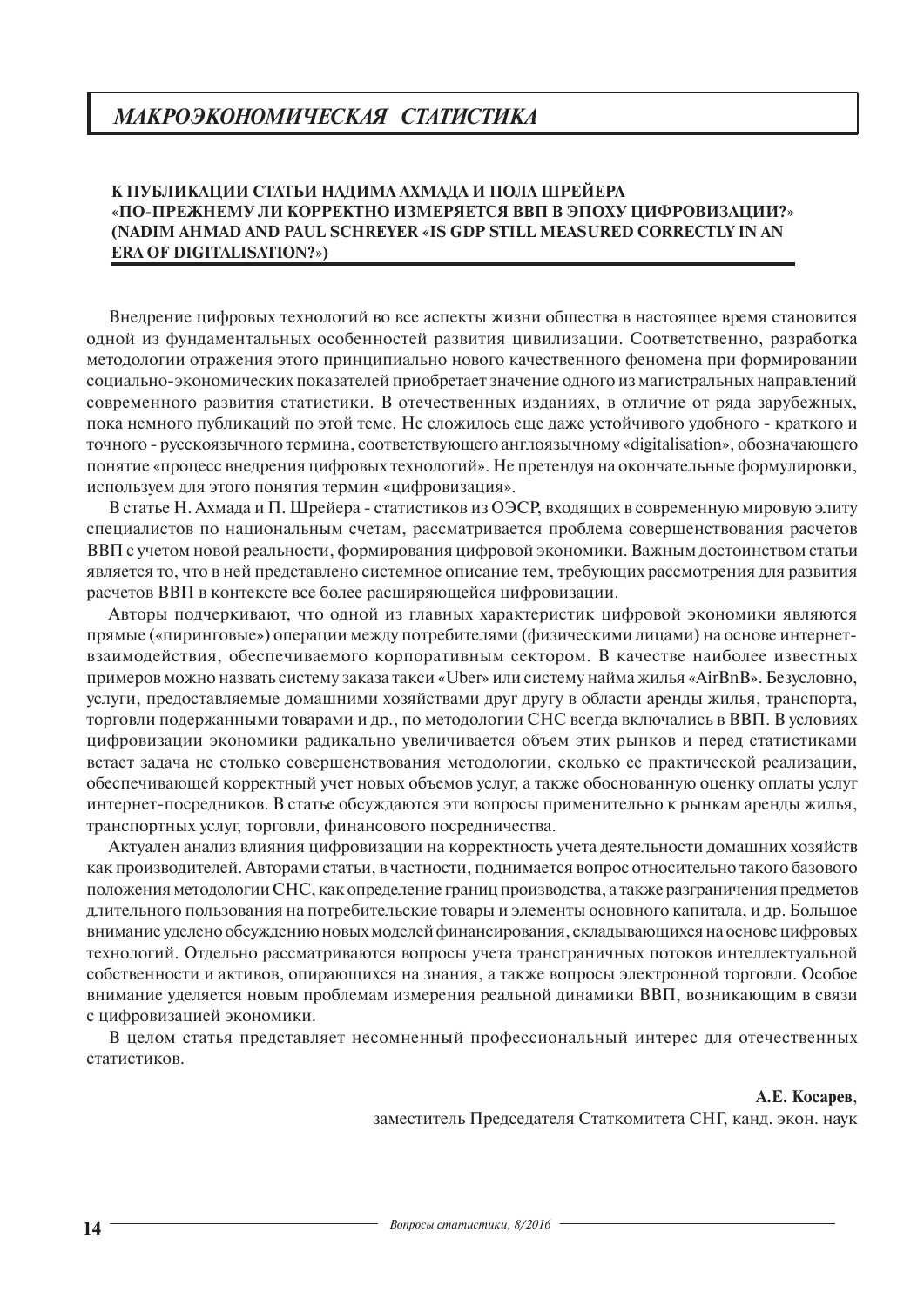### **Is GDP still measured correctly in an era of digitaliSation? \***

# **Nadim Ahmad, Paul Schreyer**

Recent years have seen a rapid emergence of new disruptive technologies, with digitalisation being a common characteristic. These include new platforms that facilitate Peer-to-Peer transactions, new activities such as crowd sourcing, a growing category of the 'occasional self-employed' and prevalence of 'free' media services, funded by advertising and 'Big data'. Against a backdrop of slowing rates of measured productivity growth, this has raised questions about the conceptual basis of GDP and whether current compilation methods are adequate.

This paper examines the statistical challenges posed by digitalisation. It delineates between conceptual and compilation issues and highlights areas where further investigations are merited. The overall conclusion is that, on balance, the accounting framework for GDP looks to be up to the challenges posed by digitalisation. Many practical measurement issues remain, however, in particular concerning price changes and where digitalisation meets internationalization.

*Keywords:* System of National Accounts, GDP, digitalisation, measurement, productivity, prices, sharing economy. *JEL:* E01, E20, E31, C80, H26, I30, O3, O47.

## **1. Introduction – the digitalised economy**

Recent years have seen a rapid emergence of new and often disruptive information and communication technologies with new forms of intermediation, service provision and consumption that have become generally characterised as the Digitalised Economy [15], continuously redefining and transforming the way we work and indeed live. But there are increasing concerns that, as ubiquitous as it is, it is in large part absent from our statistics. The advent of new digital innovations, such as Big Data, was expected to spark off a new wave of productivity growth, similar to those seen in the past, *e.g*. as a result of electrification, and the ICT wave in the 1990s but this has not, at least yet, materialised, raising a number of questions. Some of these relate to better understanding the role that these new technologies play in fostering productivity and economic growth, such as whether potential benefits are lagged, and the mechanisms and policy levers that can be pulled on to ensure that maximum benefits can be extracted. But many, and increasingly so, relate to measurement.

These concerns are of course understandable. The scale and pace of digitalisation impacts not only on the way in which businesses operate but also on the way in which consumers engage with businesses and with each other. For businesses, digitalisation provides scope for improvements in production processes and access to new markets, but digitalisation itself has also spawned many new businesses, and ways of doing business, whilst also providing significant scope for profit shifting across international borders. And digitalisation has also impacted on the role of the consumer, with households increasingly engaging in intermediation services that blur the divide between pure consumption and participative production.

This paper attempts to address the multitude of measurement issues raised by digitalisation, particularly in light of the productivity slowdown observed in recent years [14], which has occurred at a time of rapid technological change, increasing participation of firms and countries into global value chains, and rising education levels in the labour force, all of which are generally associated with higher productivity growth. These seemingly contradictory facts have revived the debate on whether the productivity slowdown is a transitional phenomenon, longer-term condition, or indeed a function of mis-measurement. However, it is important to note that the slowdown is not a recent phenomenon and indeed predates both the crisis and the current technological wave characterised by the

*Ahmad Nadim* (Nadim.AHMAD@oecd.org) - OECD Statistics Directorate (Paris, France). *Paul Schreyer* (Paul.SCHREYER@oecd.org) - OECD Statistics Directorate (Paris, France).

<sup>\*</sup> The article is published in author's original version.

Opinions expressed in this paper are those of the authors and do not necessarily reflect the views of the OECD or its Member countries.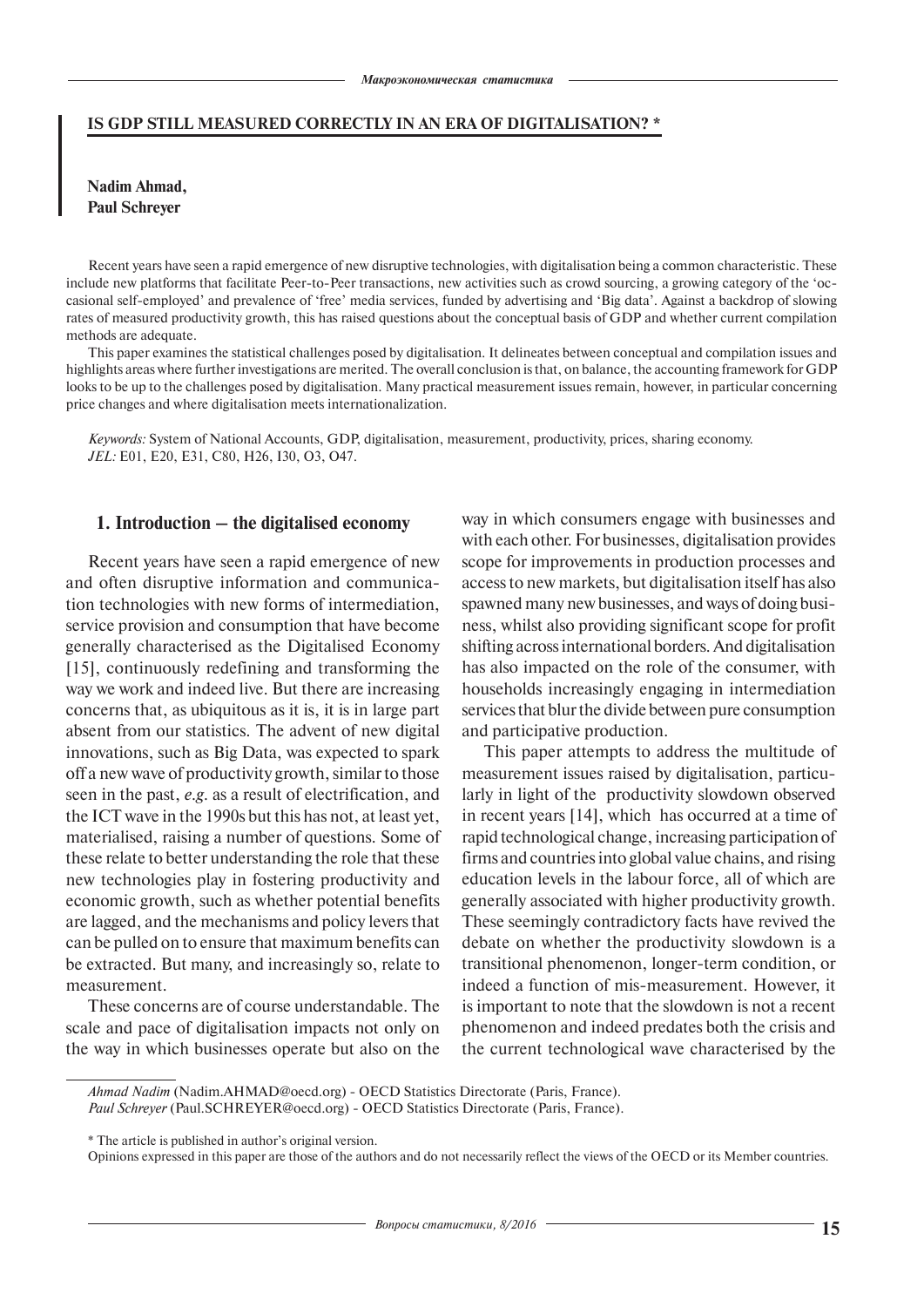digitalised economy. Of course this does not necessarily mean that mis-measurement is not an issue, rather it indicates that at best it cannot be singled out as the sole culprit [5]. The remainder of this paper investigates the scope for mis-measurement looking individually at a range of transactions that characterise the digitalised economy.

# **2. New forms of intermediation of peer-to-peer services**

Although there is as yet no single definition of the digitalised economy there is at least a broad convergence around the idea that one of its manifestations is peer-to-peer (consumer to consumer) transactions facilitated by web-based intermediaries in the corporate sector. Perhaps the best known examples today are Uberpop and AirBnB but others such as e-Bay have provided similar intermediation services for considerably longer.

Despite the new lexicon 'sharing economy', 'Uberisation', etc. it is important to recognise that the underlying transactions are in and of themselves not new. Households have long engaged in peer-to-peer transactions such as the provision of dwelling rental services, the provision of taxi services (often unlicensed), and the sale of second hand (and indeed new) goods (*e.g*. via car boot sales and classified adverts). And GDP, at least conceptually, captures all of the related transactions and value-added created.

What is different about today's digitalised economy is the scale of these transactions. For instance, AirBnB now has a market capitalisation close to that of Hilton Hotels group. Such developments are driven both by the opportunities provided by web-based intermediaries to reduce entry barriers, increase market size and minimise risks (both for the providers and the producers of the related services), and the explosion in computing power and access to broadband that has facilitated consumer access.

The question therefore is not whether the conceptual accounting framework for GDP includes these transactions, rather it is whether the compilation practices are sufficiently robust today. Many of the characteristics of the 'sharing' economy, as described above, are common to informal economy transactions, *i.e*. transactions between unincorporated enterprises. But one aspect that differs concerns the role of the intermediary. The first question, therefore, is whether the current tools available to statistical offices can accurately capture the intermediation fees charged by

the new digital intermediaries. To the extent that the intermediaries are in scope for traditional business surveys, their activity is likely to be as well captured in the accounts as other registered entities. Where the entities are not registered in the national territory and, so, the transactions between households and the intermediary are cross border, other complications (not unique to the sharing economy) may arise (as discussed below).

Four generalised modes of Peer-to-Peer (P2P) transactions, differentiated by the underlying activity of the sharing economy are considered below. A fifth mode relating to Business to Business and Business to Consumer transactions is also considered.

# **2.1 Dwelling services**

To what extent statistical information systems are able to accurately measure the scale of market transactions in dwelling services between households is difficult to say. Certainly in most countries the provision of such services is often accompanied by a requirement to register the related income for tax purposes. For long-term lettings, especially those facilitated by letting agencies, there is not likely to be a significant degree of under-recording, however this may not be the case for short-term occasional lettings. Prior to the advent of specialised (digital) intermediaries these infrequent lettings are likely to have been relatively small in scale and may not have been recorded exhaustively; indeed in some countries legislation permits tax-free letting services beneath a certain threshold. The advent of AirBnB has almost certainly increased the scale of these activities but there are two important factors to consider in assessing their impact on GDP.

The first and perhaps most important concerns the imputation already included in the national accounts for dwelling services (owner-occupied rent). These estimates assume that owner occupiers occupy their homes full-time, so, in theory, any unrecorded activity from short-term market lettings, such as those that typify AirBnB-type transactions, will, at least in part, be covered by the imputation for owner-occupied rent. Some value of output will go amiss however as shortterm rentals are likely to fetch a higher value than the longer-term rental values that underlie the estimates for owner-occupied housing. These differences will reflect additional mark-ups including charges in return for the use of fixtures and fittings (*e.g*. furniture, Wi-Fi access) and associated labour input. More evidence is needed to gauge the importance of these mark-ups.

The second relates to the administrative nature of the intermediaries themselves and the scope they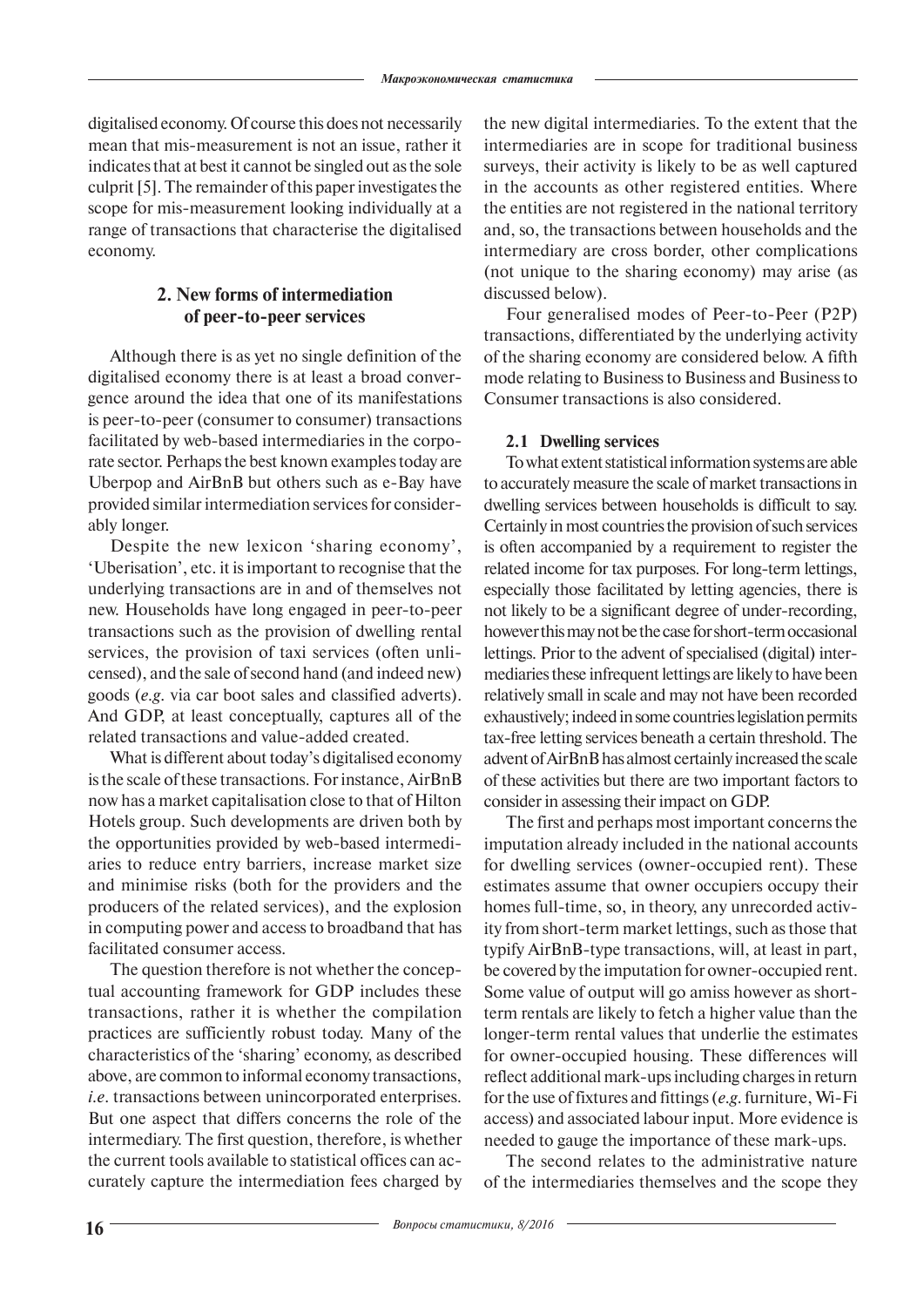provide to improve measurement. Whereas in the past, infrequent short-term lettings were unlikely to have been recorded, registration via intermediaries is likely to increase the propensity for individuals to declare income to the tax authorities, especially in countries where VAT or a consumption tax is applied. AirBnB invoices, for example, include the name and address of the household engaged in letting services. Moreover the intermediaries themselves are also likely to have to declare their turnover, either directly for corporation  $\text{tax}, \text{VAT}$  and consumption  $\text{tax}^1$  purposes or indirectly for occupancy or tourist tax purposes.

It will be important for countries, and in particular those with data-sharing arrangements with the tax authorities, to capitalise on this source of information to develop estimates of any additional value of dwelling services that may arise in conjunction with new forms of transactions. At the same time, national accountants should be careful to avoid any double-counting of activity already included in imputed rent.

## **2.2 Business and transportation services**

One important feature of the sharing economy is the role of intermediaries in bringing together unincorporated service providers (typically the self-employed) and households (consumers). The best known example is Uberpop but there are many other (and increasingly so) operators in this market.

Again, the underlying activities in and of themselves are not new, and have been traditionally captured using the numerous approaches related to the informal and non-observed economy. Typically, for unincorporated units this has meant using labour force surveys that capture the income of the self-employed and also secondary activities of employees. Often these estimates are augmented with household expenditure surveys used in supply-use tables. But where the activities involve an agreement between the two parties to engage in a cash transaction that avoids the payment of tax, notably VAT, it is unlikely that the activity will be recorded in GDP at all. However, partly offsetting this, at least for productivity measures, is the likelihood that the associated labour input will also be unrecorded.

The emergence of a wide host of intermediary service providers that link consumers to producers, coupled with increased and widespread broadband access, is likely to have significantly increased the scale of these activities by, typically, the 'occasionally

self-employed', requiring an examination of new approaches to measurement. Labour force surveys may continue to provide a useful vehicle for measuring these activities but they can only ever present an approximate approach and given the potential (and still uncertain) scale of these activities it may be necessary to identify complementary sources.

However, as was the case for dwelling services, although the intermediaries themselves may have increased the size of a long-standing measurement problem they may also provide a solution. This is because their turnover will reflect the underlying activities conducted, and additional administrative information may also be available relating to hours worked and sector of activity. Countries are encouraged to explore the feasibility of using data collected by intermediary service providers to improve the estimates of activities of unincorporated enterprises providing transportation services.

One additional complication presented by the growth in these activities concerns the nature of the underlying goods used to provide the services. The most important concerns motor vehicles used to provide occasional taxi-services, which raises issues concerning the delineation of consumer durables and gross fixed capital investment (dealt with below).

## **2.3 Distribution services**

A third important platform of the sharing economy relates to intermediaries (such as e-Bay) bringing together buyers and sellers of goods (typically second hand but also new). Where these transactions concern unincorporated enterprises (below an administrative threshold) and households, in most countries, the standing assumption is that the distribution margin (in practice the value-added) is negligible or indeed zero. So, for example, if a household sells a second hand car via private listings to another household, the transaction will generate no recorded value-added by the household. If the activity relates to the buying and selling of a new good (and again for small scale activities) it is also unlikely that any value-added will be recorded.

Once again, the increased scale of transactions facilitated by digitalisation may require a different approach to measurement. However, to some extent, there is a natural barrier of sorts to the size of the problem. For those unincorporated enterprises able to

<sup>&</sup>lt;sup>1</sup> AirBnB charges VAT on its service fees for customers from the European Union, Switzerland, Norway, Iceland, and South Africa and Japanese consumption tax for customers from Japan and collects an occupancy tax in Amsterdam, San Francisco and Portland.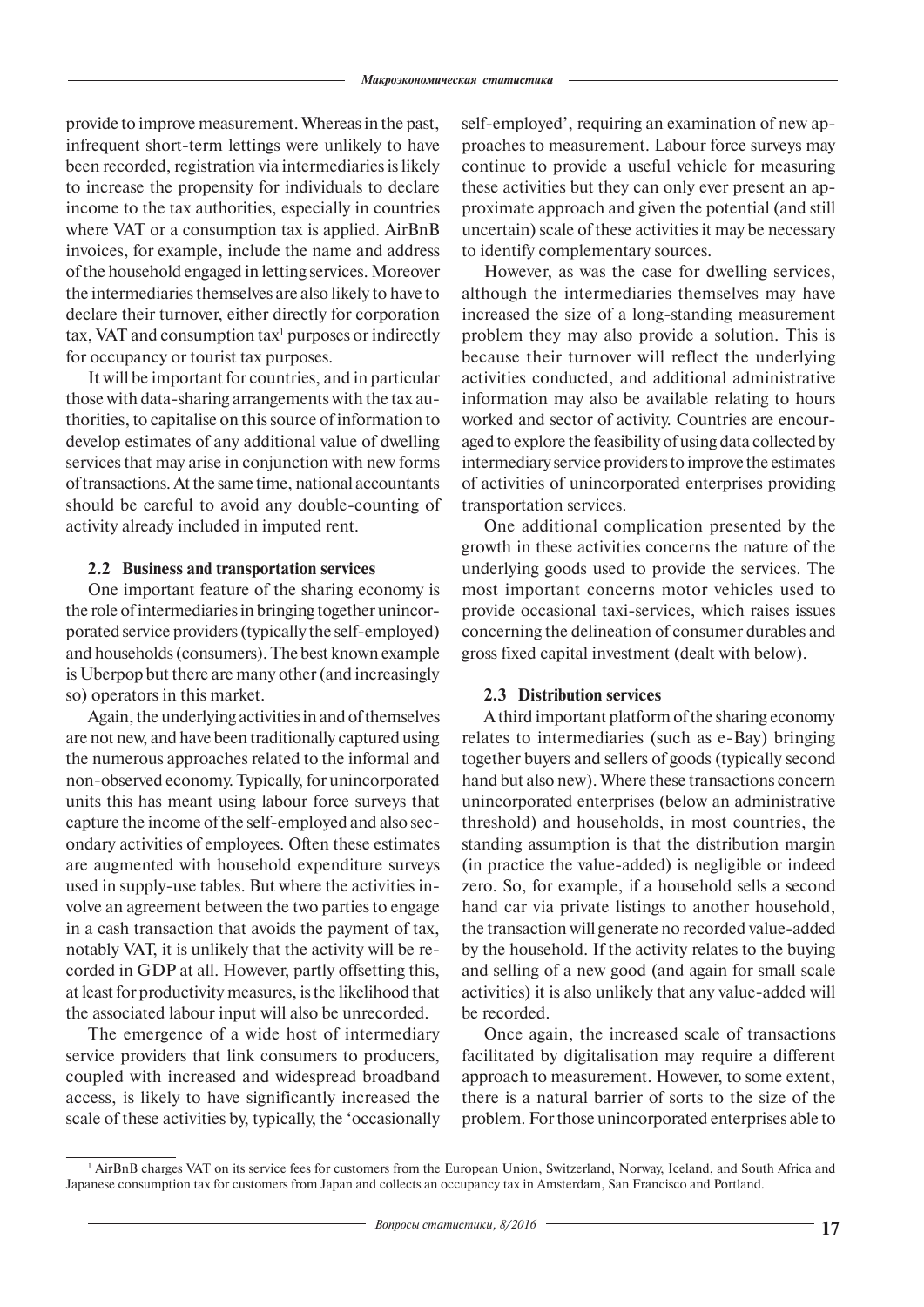achieve scalability there is an increased likelihood of registering their activity for tax purposes, especially if they cross the VAT registration threshold and almost certainly if their customer base expands to corporations. For all other unincorporated enterprises, the assumption remains that transactions for each unit are not likely to be significant. The convention of not recording any value-added in these cases continues to appear reasonable.

## **2.4 Financial Intermediation Services**

Crowdfunding and the more narrowly defined Peerto-Peer lending have emerged as not insignificant new sources of alternative financing in recent years. The latter refers specifically to intermediaries providing, in essence, liquidity transformation services, linking creditors and borrowers, while the former captures in addition broader forms of financing that typically reflect equity based stakes, or other explicit rewards, for creditors (again typically through an intermediary, and so share characteristics with venture capital vehicles).

Again, notwithstanding issues relating to crossborder trade, the value-added of the intermediaries, typically captured through explicit fees, will be, at least in theory, captured in GDP. On the other hand, the creditors and borrowers engaged in P2P transactions either seek higher returns (creditors) or access to finance and lower rates of borrowing (borrowers) and so are engaging in productive services typically associated with financial intermediaries such as providing liquidity, transforming maturities and accepting risks. But these are only recorded within GDP when performed by financial intermediaries, reopening questions on the scope of the System of National Accounts (SNA)<sup>2</sup>; although direct comparability with services provided by banks remains overly simplisti, as banks also provide a whole host of other services (convenience services such as offering safe deposits, the use of cash machines, accounting services etc.)

Notwithstanding delineation issues on the SNA production boundary, although still relatively small<sup>3</sup>, the size of the activity is likely to increase over time, warranting an improved understanding of the size of P2P lending across countries, at least relative to conventional lending, appears to be warranted.

## **2.5 Other intermediaries**

Digital intermediaries are not of course only concerned with household-to-household transactions. Many intermediaries are engaged in linking producers to consumers, where at least one party is a corporation. Notwithstanding potential cross-border complications (discussed below), these, in isolation, present little conceptual or measurement difficulties. The appearance of new, web-based intermediaries in the corporate sector, merely results in a shift of intermediation revenues and value-added from traditional providers (such as a travel agent) to web-based providers (such as Booking.com), and as long as the institutions are recorded in administrative registers (as they would almost certainly be for large-scale players and those that engage in transactions with other corporations) their activities should be recorded in the national accounts. Note that the amounts involved here are the margins or service fees charged for the intermediation, not the value of the transacted service itself (such as the accommodation fees for hotel rooms or private accommodation rentals).

# **3. Consumers as producers: blurring the production boundary**

The pervasiveness of internet access by households has blurred the traditional borderlines between household production for market purposes, own account production, consumption, and leisure. Increasingly households are involved in activities that would previously have been included in GDP because they were carried out by a market operator. Perhaps the best example is the use of internet search engines or travel websites to book flights and holidays. But there are many other examples that merit consideration under this broad umbrella: self-check in at airports, self-service at supermarkets, cash withdrawal machines and on-line banking to name but a few.

These innovations have all helped to transform the way consumers engage with businesses and brought with them associated benefits but they also involve greater participation on the part of consumers, and indeed involvement in activities that used to be part of the production process<sup>4</sup>. Because the involvement of

<sup>2</sup> See for example, http://unstats.un.org/unsd/nationalaccount/aeg/2013/M8b-2.pdf.

<sup>&</sup>lt;sup>3</sup> For example Price Waterhouse Coopers estimates P2P turnover (reflecting the commission and not the underlying lending flows) in 2013 at \$163 million in the United States, equivalent to 0.14% of the total value added in the Finance and Insurance industry).

<sup>4</sup> However it is important to recognise that prior to digitalisation, consumers were not entirely detached from the production process, either. They would still have to look at the proposals for example made by the travel agent and wait in long queues to cash in cheques or withdraw money, so one could make an argument that in some cases digitalisation has decreased the participation of consumers in the production process (at least in terms of time spent).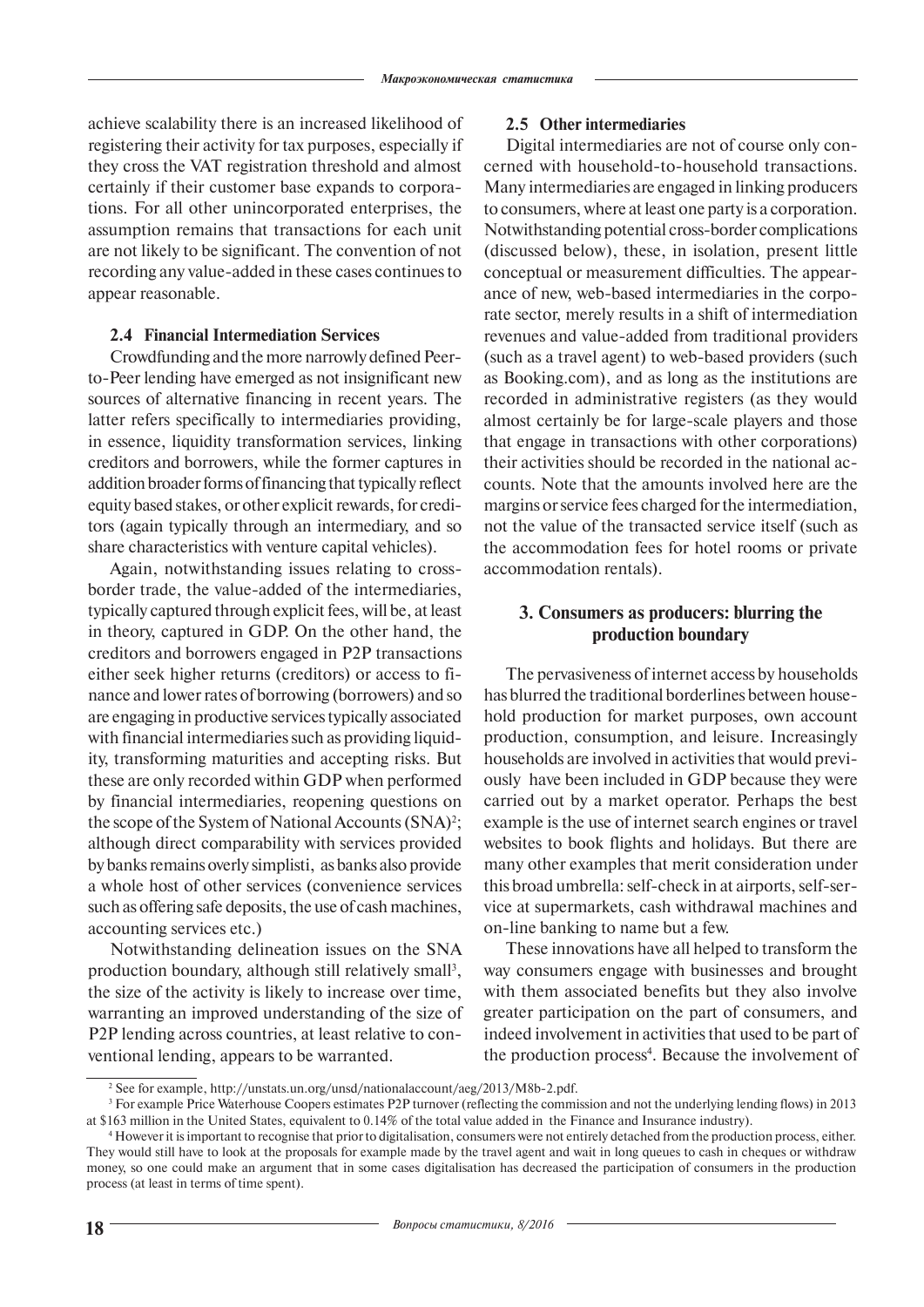the consumer displaces traditional activity, the question is whether this increased 'displacing' participation should be included in GDP, one of the main arguments being that GDP would be higher, for example, when a travel agent acts as an intermediary to conduct the search compared to when the individual conducts the search his/herself.

By convention the simple answer is no, and so current estimates of GDP, as defined, are not affected by the inability to record these participatory activities. Moreover the issue relating to lower/higher GDP depending on whether the consumer conducts the activity or not is neither new nor without precedent. There has been a long standing critique that many services provided by households for their own consumption (cooking, cleaning, baby-sitting, shopping) could in theory be provided by a third-party and so should be included in GDP. This has not happened, partly on the grounds that they would create other distortions to GDP that would significantly reduce the usefulness of GDP for macro-economic policy making, and partly because of the valuation difficulties<sup>5</sup> involved. Instead the approach and response of the national accounts community has typically been to encourage the development of satellite accounts that capture these non-market household services as a tool to provide improved insights into material well-being and a complementary view of GDP.

That is not to say however that this resolves all of the problems. For instance, the increased participation of consumers in activities suggests that there may have been quality changes in the final services provided, requiring a careful consideration of the implications on volume estimates of GDP.

## **4. Consumer durables and investment**

The increased participation of households in informal activities brings with it questions related to the delineation of dual use consumer durables and gross fixed capital formation. The SNA does not provide prescriptive guidance on when durables should be included as investment when they are used by households both for own-use and also in production. As such it is not clear whether current national compilation systems are able to capture increased investment that may have taken place by households in their capacity of producers. A reclassification of consumer durables as investment does not affect GDP but has a direct

bearing on measures of capital, and by implication, multi-factor productivity. A better understanding of how countries make the relevant distinction and the source information used would clearly be welcome in order to assess the potential impact on productivity measures.

## **5. Free and subsidised consumer products**

Free digital products for consumers are frequently put forward as examples of output or consumer welfare that goes unnoticed in GDP figures. Such products include free apps for smartphones or tablets and free search capacity provided by websites such as Google. For instance, Brynjolfsson and McAffee [4] argue that

*"[…] There is a huge layer of the economy unseen in the official data, and for that matter, unaccounted for in the income statements and balance sheets of most companies. […] the trends in the official statistics not only underestimate our bounty, but in the second machine age they have also become increasingly misleading."* 

To frame this discussion, it is important to note that the provision of free services by corporations to households is not a new phenomenon<sup>6</sup>. Households have long become accustomed, for example, to receiving free media services (television and radio) financed implicitly via advertising. In this sense, digitalisation has merely increased the scale of free or subsidised. But digitalisation has brought with it another complexity, relating to the mode of financing. Whereas in the past the financing model was driven by advertising revenues or an attempt to create brand awareness, today's models are also increasingly financed by the acquisition of Big Data (on consumer preferences, characteristics and spending patterns). These two modes of 'finance' are considered in turn below.

#### **5.1 Financing via advertising**

*Financing via advertising* involves a triangular set-up between the service provider, consumer and advertiser (see Figure 1). The free (or subsidised) product is put at the disposition of the consumer and financed by advertising services for which there is an explicit transaction between the service provider and the advertising company. Assuming, for simplicity, that the services are provided for free, the sales generated by the service provider correspond to the value of advertising services. Implicitly, therefore, the value of the free service pro-

<sup>&</sup>lt;sup>5</sup> See Ahmad and Koh [1]; Schreyer and Diewert [23].

<sup>6</sup> See Vanoli [25] or #A4.16 of the Research Agenda of the System of National Accounts [9].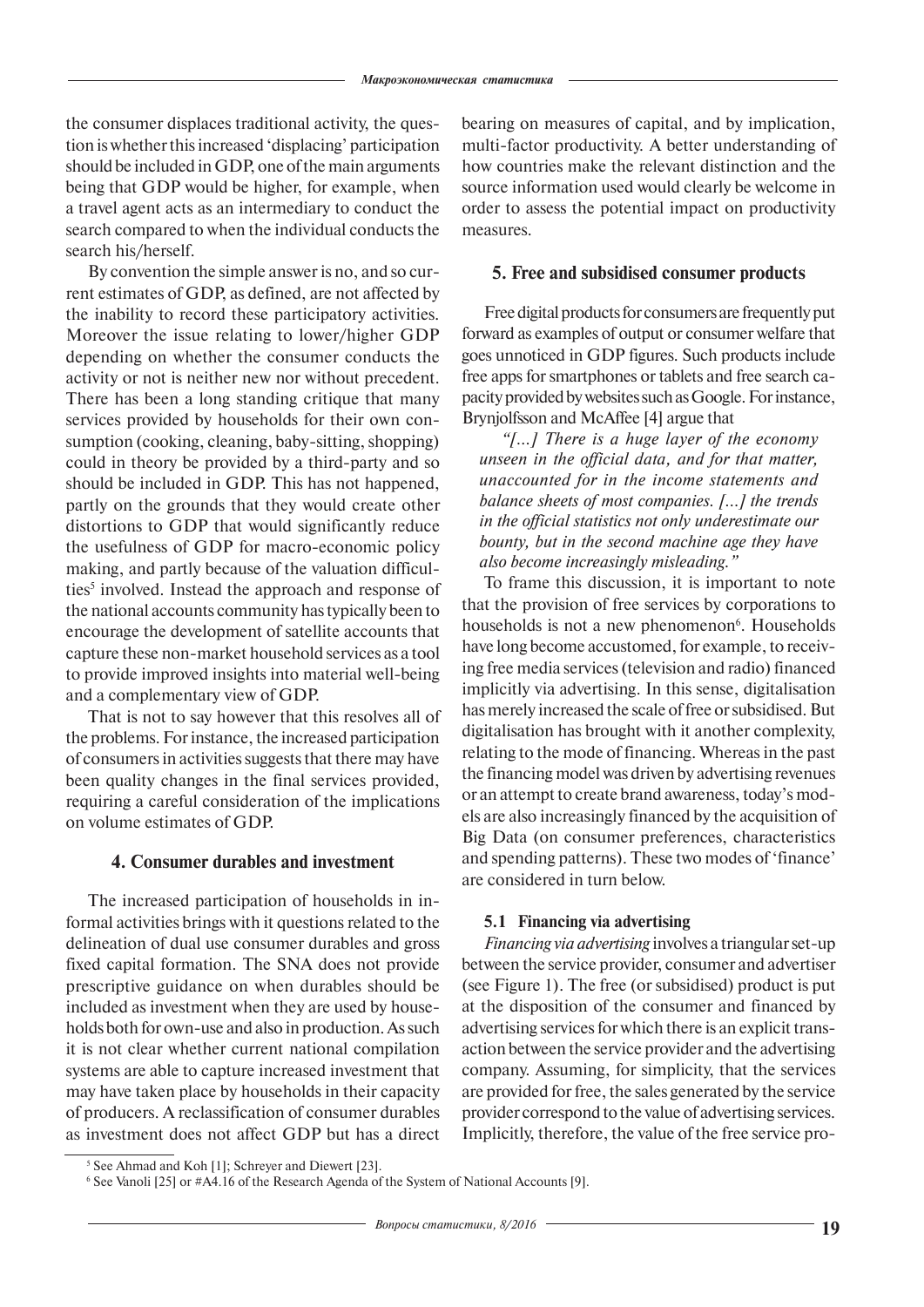

Figure 1. **Free products and triangular transactions**

vided to the consumer can be equated with the value of the corresponding advertising services.

Because there is no explicit payment by the consumer there is an argument that GDP is underestimated by the value of the free services received. Certainly GDP would be lower compared to the counterfactual, where advertising revenues are not used to subsidise the service. But this, to some extent overlooks the fact that, under the 'free' model, the consumer does indirectly pay through the higher prices paid for advertised products (as the firms paying for the advertising recoup their costs). In which case, other things being equal, overall GDP would be equal in both cases; the only difference being different consumption patterns of consumers in the two cases.

Nakamura and Soloveichik [13] put forward a different (albeit similar) proposal (of particular interest because it provides estimates) that equates the time spent by households watching advertisements as an act of production, for which they are paid by the advertising firm, and in turn pay for the (previously free) services to the service provider. Consequentially, under this proposal, no explicit transaction would be recorded between the service provider and the firm paying for the advertising service, and both GDP and household consumption would be higher.

The authors impute a value of production by unincorporated household enterprises equal to the value of advertising receipts and use data on advertising expenditure for different media, along with an estimated price index to gauge the quantitative impact of recording household production in this way on real GDP growth. Across about 80 countries, the imputed

services consumed by households grew considerably faster (at 6.7% per year) than overall GDP in real terms, although as they note, because of the relatively low share of advertising-supported entertainment in GDP the imputation has a negligible impact on GDP growth. It is also interesting to observe that the nominal GDP share estimated by the authors has been remarkably stable over the last three decades, indicating that the exclusion of an imputation for advertisementfinanced free services does not create a systematic downward bias in real GDP growth.

However, the Nakamura and Soloveichik proposal stretches the third-party criterion of the accounting framework to its limits, as ultimately the effect is to engage in an activity that increases one's own propensity to consume advertised products (and only indirectly has a third party effect if households engage in convincing others to buy the goods). In addition it is necessary to consider the proposal in the context of long-standing considerations relating to the possible inclusion of brands as produced assets in the accounting framework, which could result in a double counting of expenditures on advertising.

Moreover the proposal necessarily ignores the captive nature of households and the fact that they have little control of the price charged for their services, which ultimately is determined by the service provider. There are also complications pertaining to the actual valuation of the imputed flows of consumption, income and production. The accounting proposals typically assume that the value of the 'free' products equals the observed value of advertising services but this producer-based valuation may not correspond to a consumer based valuation<sup>7</sup>.

<sup>7</sup> For estimates in OECD countries see Ahmad and Koh [1], Fraumeni [10] or Landefeld, Fraumeni and Vojtech [12]; for a recent theoretical treatment see Schreyer and Diewert [23].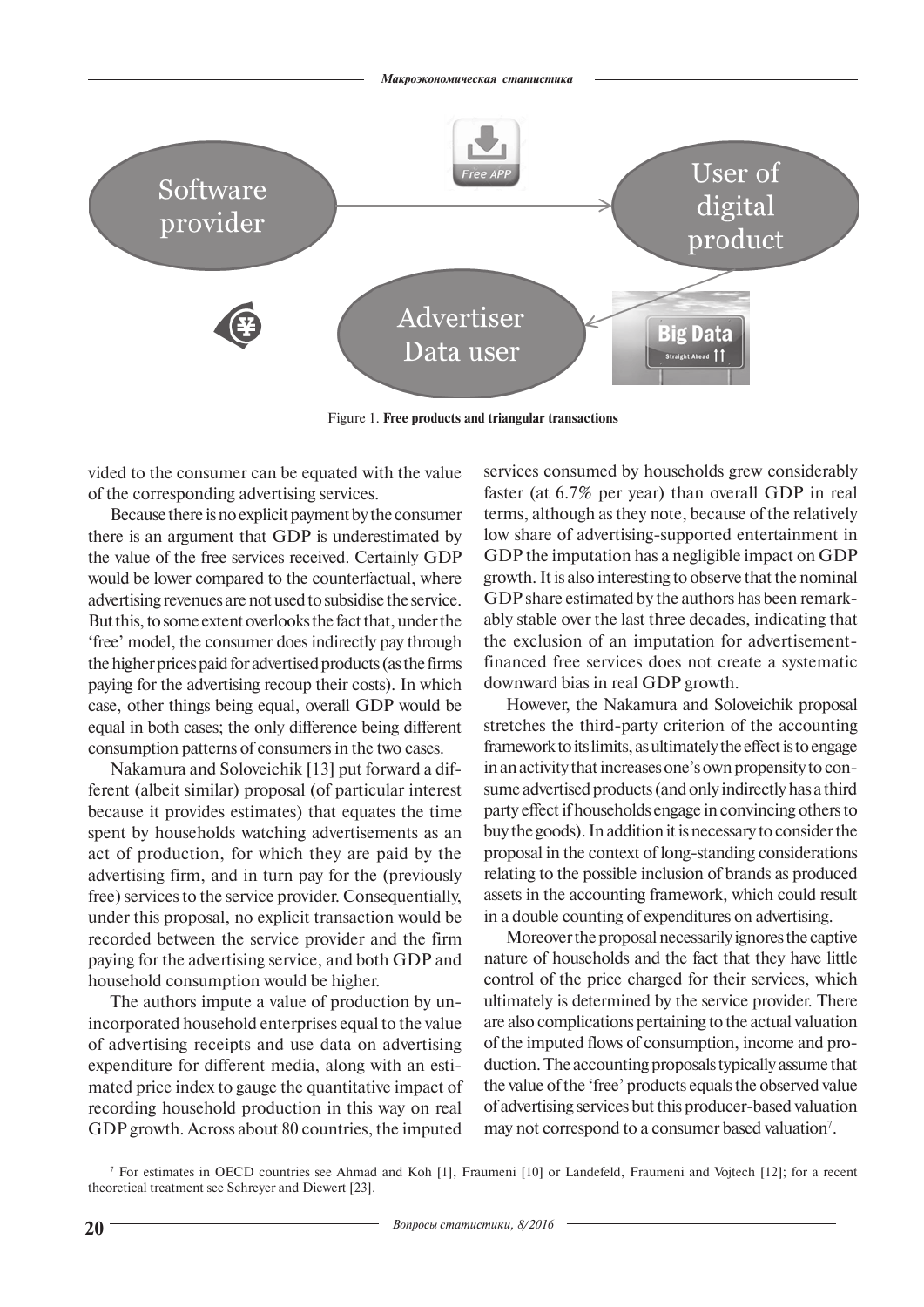Whatever the precise measurement, it is clear that consumer valuation should not attempt to measure total consumer welfare arising from the use of free digital products, just as the value of traditional market products is not a measure of consumer welfare<sup>8</sup>. Measures of the total value of consumer welfare such as consumer surplus are at odds with the conceptual basis of measuring GDP and income, let alone any welfare measure that goes beyond consumption and encompasses quality-of-life dimensions. There is no question about the importance of such measures and the OECD's work in this area<sup>9</sup> is but one example. However, measuring production and income is a different objective from measuring welfare. In addition, some elements of consumer welfare are automatically present when price indices that embrace a consumer perspective are used for measuring real GDP (see below).

## **5.2 Financing via Data… and Databases**

The second avenue for the financing of free digital products is collecting and commercially exploiting the vast amounts of data generated by users of digital products. In many ways, this financing model resembles the advertising model: there is an implicit transaction between consumers (who provide data) and producers (who provide digital services for 'free' in return). A third party may or may not be involved. Economically speaking, the service provider finances its free services by building up a digital asset (volumes of data) that is subsequently used in the production of data services.

The model proposed for advertising could also be applied here, resulting in GDP increasing. However the analogy is more complicated here as there is no obvious proxy to establish the value of the services provided for free. One approach could be to consider the value of the additional investment added to the database (owned by the service provider or a third party) but estimating the inherent value of new data is complicated. Moreover this presupposes that the whole is equal to the sum of the parts, in other words that the sum of individual pieces of data provided by households is equivalent to the totality of that data in a single dataset.

However even if it were possible to derive meaningful estimates there is a risk that, in imputing these values, the national accounts inadvertently opens the door to the capitalisation of knowledge (and by extension human capital). It was, at least in part, to avoid this that the SNA recommended that only the costs of physical maintenance and construction of databases are included as produced capital, rather than the earnings potential of the data embedded in the database itself.

An added complication is that firms are increasingly engaged in the creation of Big Data without any explicit exchange (free or subsidised products) being made in return to consumers (e.g., supermarkets collecting scanner data). This would lead to an imputed exchange in the national accounts for some provisions of data and none in others; in much the same way that consumers are exposed to advertising in a multitude of ways without there necessarily being an explicit exchange in return.

However the arguments for an imputation should not necessarily be dismissed on the grounds that they are impractical nor because they open the door to capitalisation of knowledge. Indeed, more research is needed to come to grips with the accounting treatment of new modes of financing for free products and the consequence for the valuation of databases and knowledge more generally.

## **6. Free assets produced by households**

The provision of free services to consumers is not the only area where 'free' is in and of itself an issue for the accounts. Conceptual difficulties also emerge when considering the creation of 'public goods' using labour provided for free, and where financing is typically only provided by donations (as opposed to paid services for the use of the goods, whether directly as fees or indirectly via other forms of financing *e.g*. advertising). Wikipedia and Linux are two well-known examples.

It is beyond contention that these have provided significant benefits for consumers and a case can be made that time spent on these activities includes an element of production but it is also clear that, within the current accounting framework at least, the services they provide as well as the work involved in their creation (correctly) do not enter into GDP.

This is not to say that they do not have value per se nor that they are excluded from the production boundary, as they clearly have value to users and can play an important role in the production process, but because production is free, by extension so too is the value of the assets<sup>10</sup>.

<sup>8</sup> See Schreyer [22] for a discussion of GDP and welfare.

<sup>9</sup> OECD [16, 17, 18].

<sup>&</sup>lt;sup>10</sup> Note that assets that have not been produced freely (at zero cost) but are available for free are included in the accounts and balance sheets [21].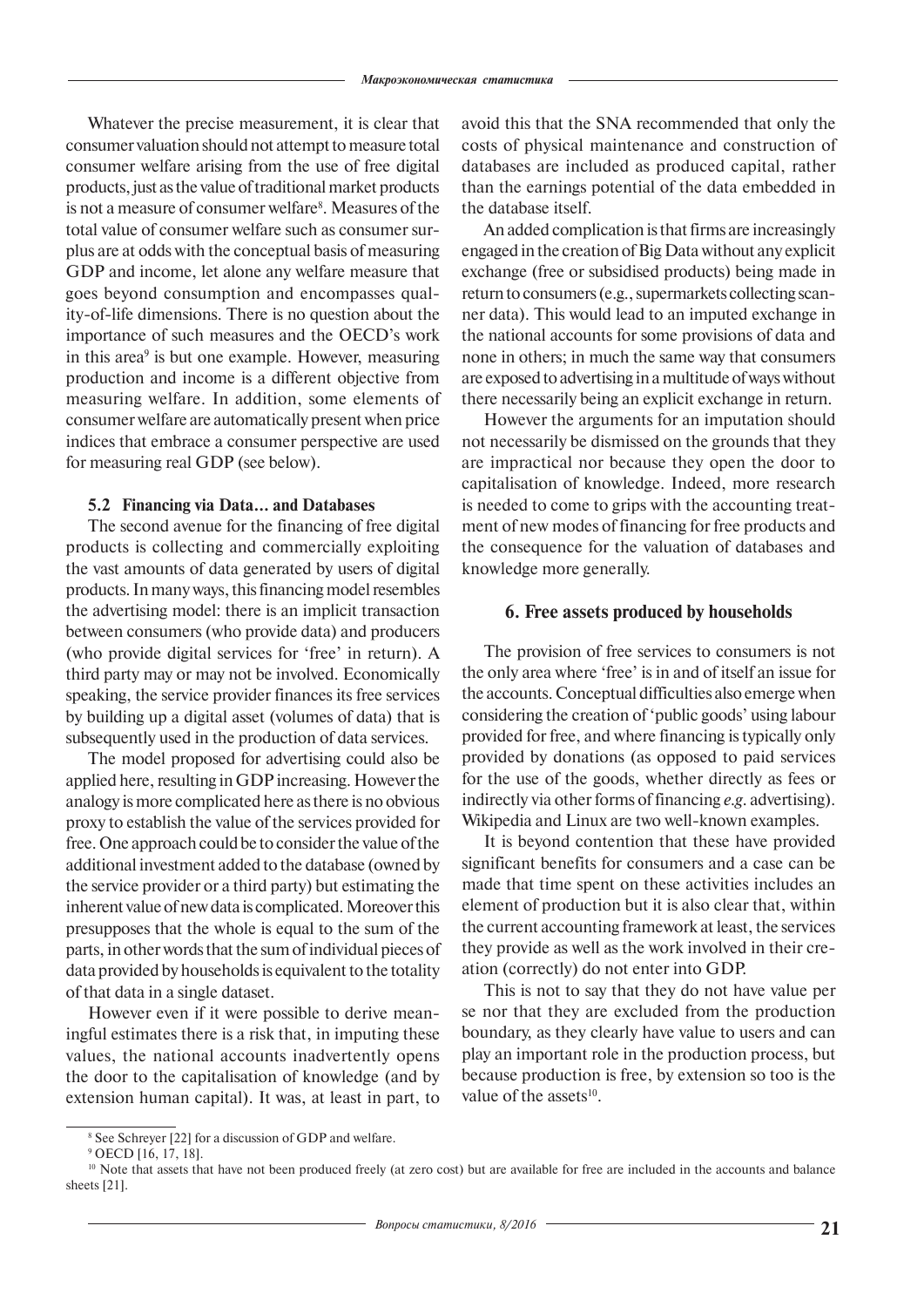That being said a better understanding of the economic benefits (and impact) through satellite accounts, in particular to households, but also to businesses (who may reduce recorded investment costs through the use of freely available software) would be welcome; not least to assess the potential consequences on estimates of multi-factor productivity that occur when paid for software is substituted by free software.

# **7. Cross-border flows of intellectual property and knowledge based assets**

The 2008 SNA recognises five categories of intellectual property assets:

i. Research and development;

ii. Mineral exploration and evaluation;

iii. Computer software and databases;

iv. Entertainment, literary and artistic originals; and

v. Other IPPs.

With the exception of mineral exploration and evaluation, IPPs are subject to substantial international trade. As is clear from the OECD's work on Base Erosion Profit Shifting, intellectual property products have increased the ability of firms to shift the registration (legal ownership) of their IPPs from one (high-tax) jurisdiction to another (low-tax), and as a consequence also shift the underlying value added created by these assets.

Unlike many of the issues raised above, the issue here is not necessarily that the related flows (payments and receipts) from the use of the assets are not recorded in the accounts – the issue is whether the flows necessarily align with national accounts concepts of economic ownership (*i.e*. who runs the risks and receives the rewards), rather than legal ownership. One factor that has meant that current estimates are likely to default to legal ownership in practice reflects the fact that taxes are paid and recorded on the basis of legal ownership, and adjustments that relocate assets to the territory of the economic owner actually using them in production would result in further imputations of somewhat incongruous crossborder taxes.

This means that current estimates, and comparability, of GDP and productivity figures across countries may be affected. Further work is needed to ensure that there is an underlying consistency between assets on the balance sheets, used for productivity analysis, and output $11$ . One important avenue for exploration would be through the development of accounts that break down national accounts estimates by activity (value added, expenditures and sales of IPP assets and services), and producing corresponding estimates of productivity, capitallabour shares, and primary income (payments and receipts) for foreign affiliates, domestically owned firms with affiliates abroad, and other domestically owned firms.

## **8. E-commerce**

The OECD's Guide to Measuring the Internet Economy [19] defines e-commerce transactions as "*the sale or purchase of goods or services, conducted over computer networks by methods specifically designed for the purpose of receiving or placing of orders*". It is important to note, under this definition, that 'the goods or services are ordered by these methods, but the payment and the ultimate delivery of the goods or services do not have to be conducted online.

For transactions occurring within the economy and where at least one party is a registered enterprise, there is no particular reason to believe that e-commerce transactions present any greater difficulty for GDP measurement than transactions conducted using other modes. As noted above e-commerce transactions between households may present some difficulties but despite the growth in this activity in recent years it is only in rare circumstances (when in all likelihood the household will appear as a registered enterprise) that value added is likely to be underestimated, and so the problem is negligible; particularly when one factors in the balancing and validation process that supply-use tables embody.

Some problems may exist for goods transactions. In many countries Customs statistics only record imports of goods above a certain value, missing out on smaller transactions whose importance

<sup>11</sup> This problem - a disconnect between capital stock estimates and recorded GDP, and hence productivity estimates - is exacerbated when the scope of digitalised assets is expanded, as many have argued. The most commonly used classification (of a broad scope of what has become known as Knowledge Based Assets) was developed by Corrado, Hulten and Sichel [8]. Where these estimates have been used in productivity analysis they typically assume that the knowledge based assets recorded in a given country are only used in production in that country, but the assets themselves in particular brands owned by multinationals and organisational capital, can be used in practice to generate value added across a number of countries. This is likely to mean that productivity estimates will in turn be affected.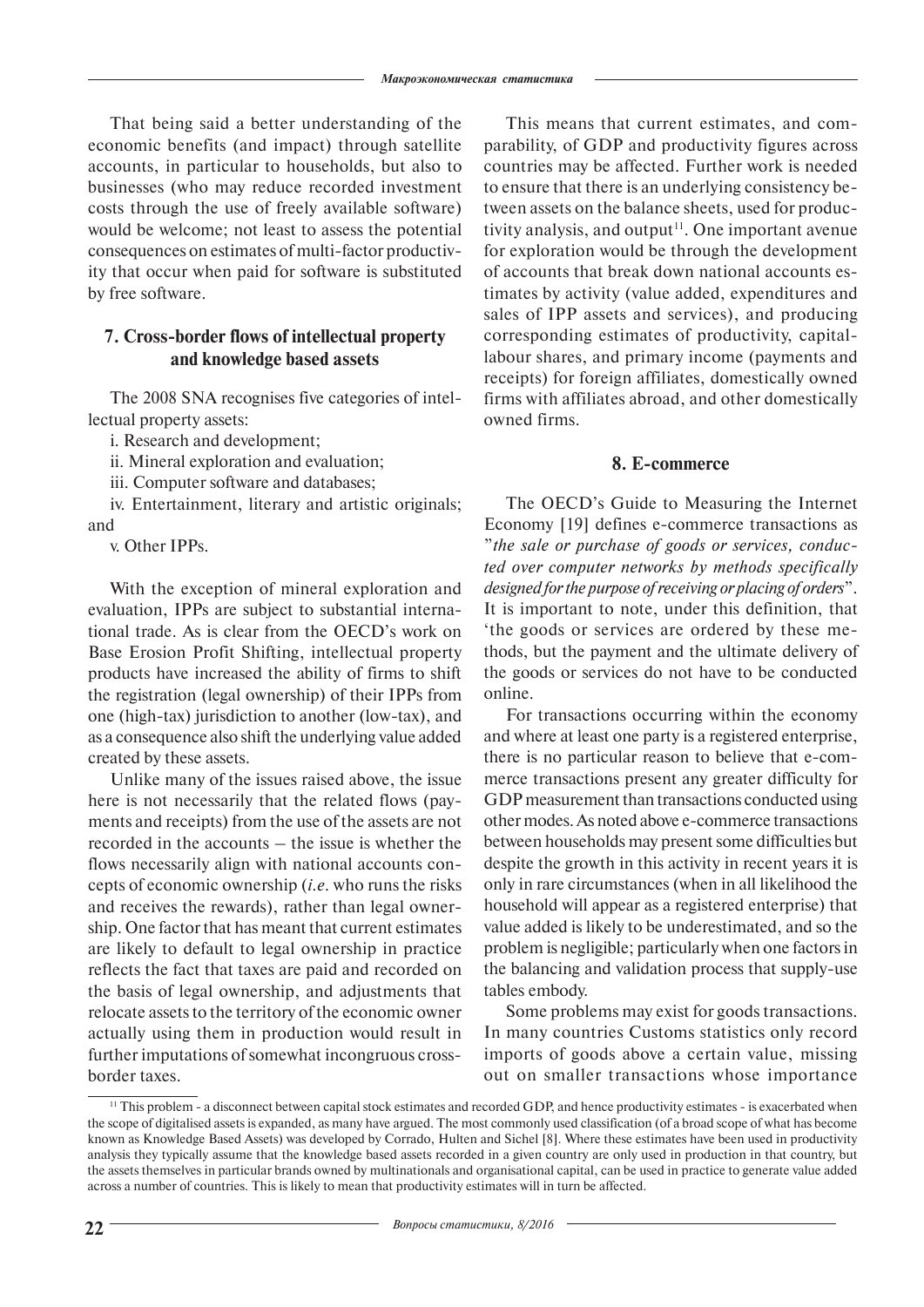may have grown through e-commerce. That being said, because most of the value of *e-commerce goods* transactions will be B2B and large scale, cross-border e-commerce goods transactions are not expected to create significant measurement errors in GDP.

It is difficult however to be as confident when it comes to cross border *e-commerce services* transactions (such as streaming and downloading), as data is generally scarce (and where there is the added complication of illegal downloads). UNCTAD, the Universal Postal Union, and the WTO have recently set up a Technical Group, including the OECD, to better measure e-commerce transactions, and it is hoped that this will deliver improvements in measurement and an indication of the scale of the current measurement problem.

# **9. Prices and Volumes**

The sections above have all focused on the possible (mis)measurement effects of digitalisation on *current price measures* of value added and GDP. But digitalisation also creates significant challenges for prices, and hence *volume based measures* of GDP and productivity. As was the case for current price measures many of these challenges are not new, and are merely exacerbated by digitalisation.

One challenge is *customisation* that is enabled by digitalisation. With products (in particular services but increasingly also goods) becoming more unique, price comparisons that control for quality differences become more complicated. The Eurostat-OECD *Methodological Guide for Developing Producer Price Indices for Services* (SPPI, 2014) [20] provides detailed advice on this issue by product, highlighting a number of approaches that could be used for measuring price changes in specialised products (contract pricing, model pricing, component pricing, hedonic methods) but the fact remains that accurately measuring quality changes remains challenging. However, it is perhaps important to put the issue of 'customisation' into its appropriate context when considering volume measures of GDP. Notwithstanding issues raised by the substitutability of products (see below), the objective is to measure price *changes*, not the price *level* of the product. Consequently, proxy estimates that employ comparable price changes over comparable (non-customised) products may limit the scope of potential errors on volume estimates.

A notable characteristic of digitalisation relates to the multiplicity of '*pricing models'*. The Bean Review (paragraph 3.15) [2] observes:

*"The pricing model for many internet and mobile services is one where a basic version is available for free with an enhanced version available to paying subscribers (the so-called 'freemium' model). Moreover, where a service is financed through a subscription, the subsequent use of the service is unlimited (i.e. there is a fixed cost for access but a zero marginal cost of use). This implies that the monetary transaction, even when recorded, fails to reflect the volume of digital product consumed; in effect, the price per unit is not observed."* 

The implication here is that the volume of consumption may be under, or indeed over, stated. This is indeed the case if the unit of the service provided, and hence price measurement, is simply defined as 'one access to a digital service', regardless of the quantity of contents available and potentially downloadable by the subscriber. However, standard procedures of quality adjustment of price indices would in principle readily account for say a doubling of the offered contents in a streaming service by registering a corresponding drop in prices.

Moreover it is important to put the issue of product (quantity) paid for and product (quantity) consumed into some context because it is not new. The average consumer for example will often purchase goods (typically food) that they may not eventually consume, especially when supermarkets create incentives (*e.g*. 3 for the price of 2). But it is clear that the accounts correctly record the purchases and not the actual consumption. The same can be said for digitalised products. In other words, whether a consumer downloads 10 movies rather than 5 from their unlimited subscription does not matter for GDP estimates (although this is another matter when considering consumer surplus).

As noted above, an important feature of digitalisation is in its creation of *new business models*. The Bean Review [2] examines the case of accommodation services and conjectures that there may be a downward bias to volume measures:

*"Gross value added from the accommodation services [provided by AirBnB] are currently deflated by the Services Producer Price Index (SPPI) and the Consumer Price Index (CPI). Both indices contain hotel prices but not Airbnb prices. Some analysis from 2013 suggests that renting an entire flat through Airbnb was 20% cheaper than renting a hotel room, whereas*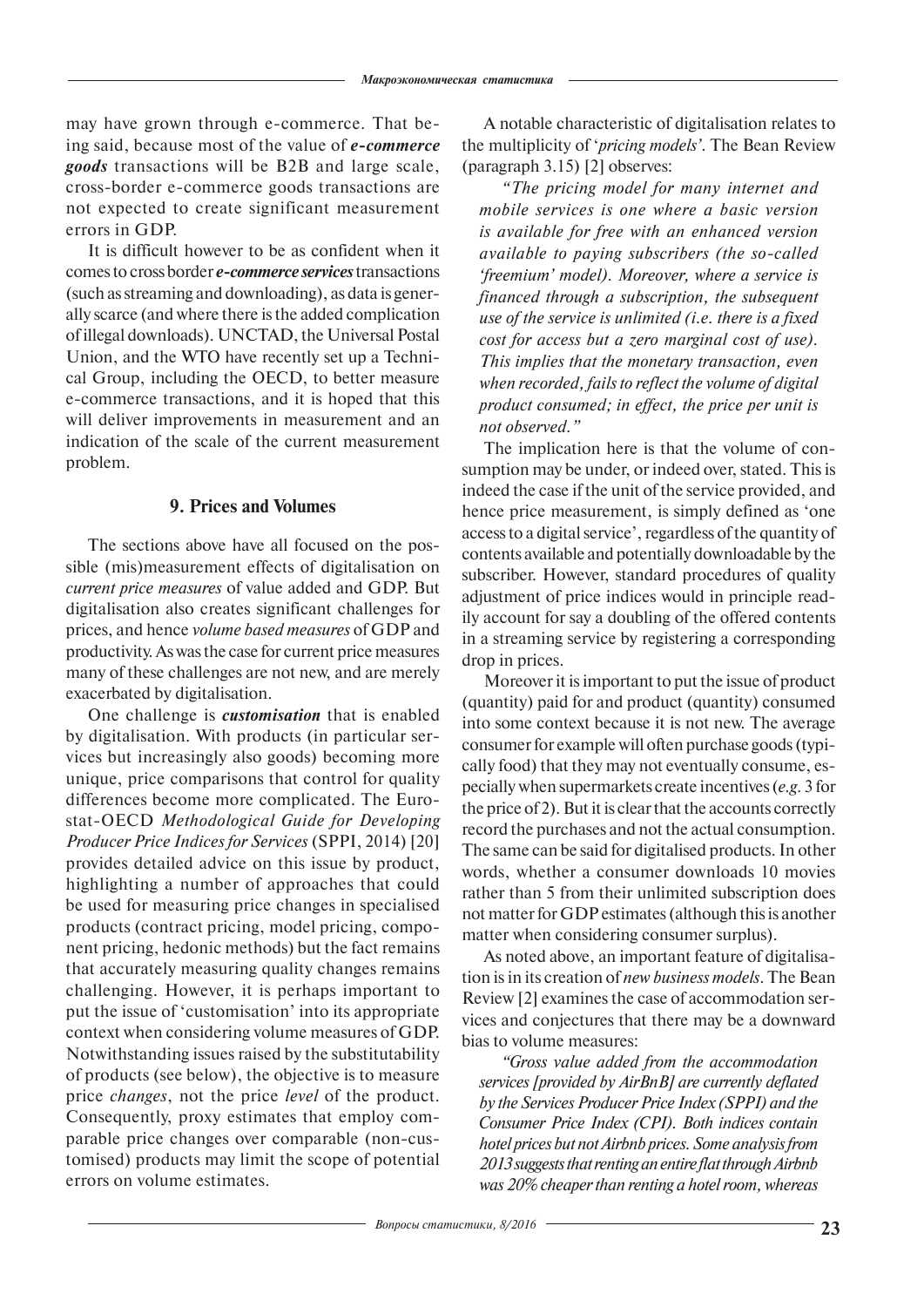*renting a single room within an Airbnb host's home was almost 50% cheaper. Moreover, an Airbnb rental is arguably superior to a hotel room due to the variety of choice, access to a kitchen, etc. Consequently, the failure to reflect the price of Airbnb rentals in the price deflator for accommodation services suggests that the value added generated by that sector may be underestimated, even assuming that Airbnb nominal expenditures are fully captured through surveys (which is a strong assumption)" (p. 94).*

The underlying assumption made in the Report is that AirBnB rooms are of higher quality than comparable hotel rooms. So the use of a price index that only refers to hotel rooms will fail to capture the switch to cheaper AirBnB rooms and underestimate the total volume of accommodation services. But the assumption of superior quality of AirBnB rooms is not without contention nor is the presupposition that the two ways of providing accommodation services should be treated as a single product.

Getting quality change and switching between products right may very well be the greatest challenge presented by digitalisation as it is not, of course, limited to AirBnB nor indeed to new business models *per se*. The internet has had a democratising effect that has reduced the space between buyers and producers, in the process piloting consumers towards cheaper suppliers and producers of goods and services, even with the same country. This reduces, other things being equal, recorded consumption for a given basket of products. But conventional price indices may not be able to capture this substitution effect, similar to the well-known outlet bias problem (assuming of course that quality is unchanged, which as highlighted above is not necessarily a given). Naturally, this may also have implications for the productivity paradox mentioned earlier. Further investigations to determine how current price indices capture this potential bias, and indeed whether the substitution in and of itself should necessarily be captured as a price or a quality change are necessary.

But these are not the only issues raised by digitalisation. Long-standing challenges remain in some of the more mature problem areas, such as software for example, where the evidence points to significant differences in measurement approaches (Figure 2).



Figure 2. **Price indices for software investment, selected OECD countries, 1994 = 1**

*Source*: OECD Productivity Database, March 2016.

Nor is this issue necessarily limited to software. Similar differential divergent movements might also be expected in other areas, such as ICT equipment<sup>12</sup> and research and development deflators. And other classic issues relating to quality versus price also remain in large part unresolved; notably the quality changes implied by increased consumer participation in intermediation activities, such as self-service supermarkets, all of which require further consideration.

However, as in other cases noted above, although digitalisation has increased the size of the problem it may also be part of the solution. There is considerable scope to complement traditional methods of price measurement with new data sources and data-gathering techniques, including scanner data and web-scraping, which provide capacity to collect large samples of prices at high frequency - weekly or even daily. With a higher frequency of price collection, the turnover of models between periods of price collection is reduced, making it easier to match models<sup>13</sup> between consecutive periods, and so improve the ability to control for quality change. In addition this can help to reduce the size of the well-known 'new goods bias' where prices of newly introduced models fall quickly in the period immediately following their introduction.

Currently, when prices are collected and re-sampled infrequently (every month, quarter or year), but the model change is rapid, additional methods of quality adjustment are invoked, such as hedonic pricing methods<sup>14</sup>. But more timely collection using digitalised sources may provide robust, and more efficient, alternatives.

<sup>&</sup>lt;sup>12</sup> See, for instance, Byrne and Corrado [6].

<sup>&</sup>lt;sup>13</sup> The Matching model technique is an established method to compare prices while controlling for quality change.

<sup>&</sup>lt;sup>14</sup> ILO et al. [11], Boskin et al. [3] brought the quality adjustment issue to the fore as the largest single element in the estimated bias of the U.S. CPI. A body of literature evolved in regards to the quality adjustment of high-tech products, aptly overviewed and assessed by Triplett [24].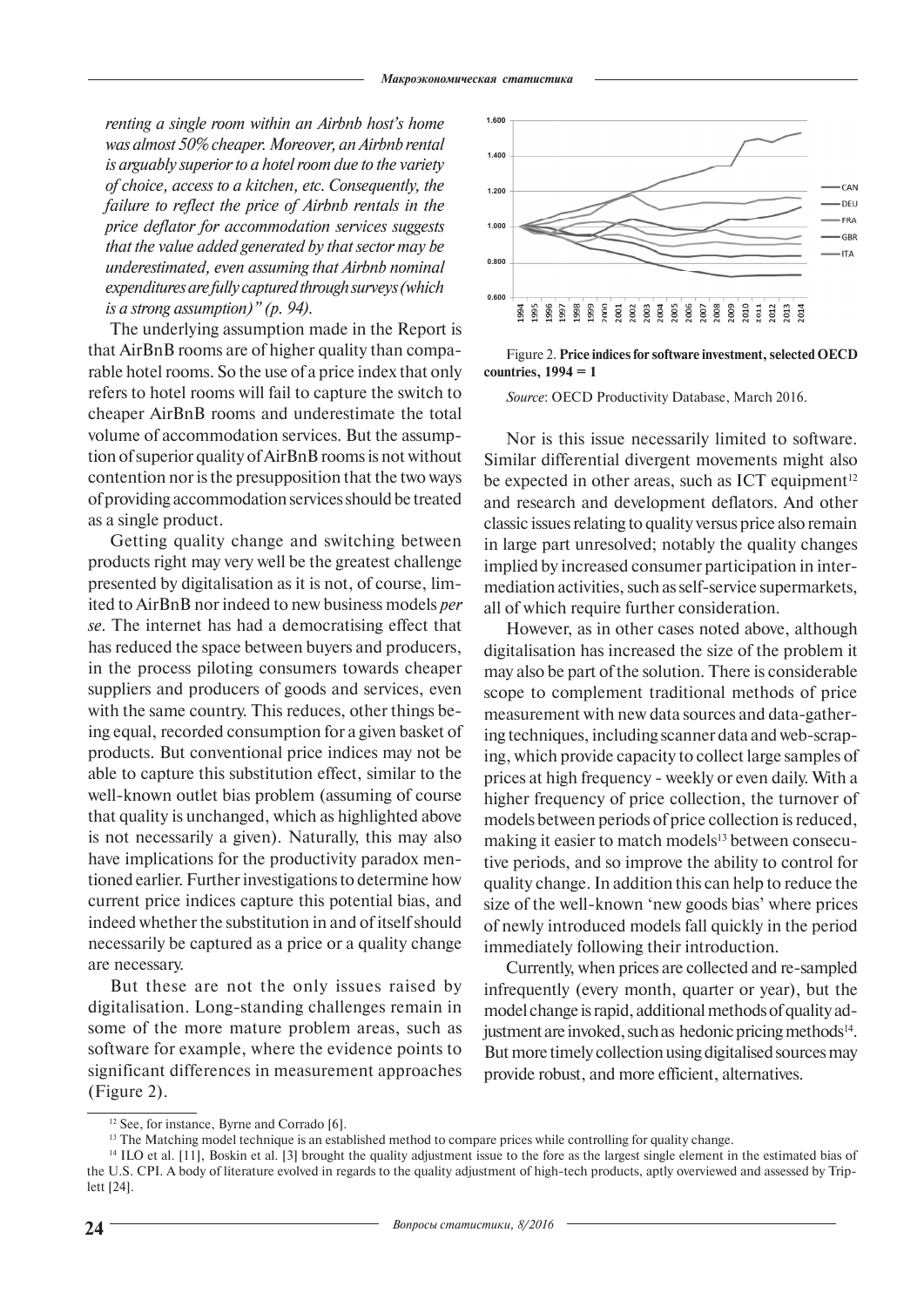A good example is Cavallo and Rigobon [7] in reference to MIT's *Billion Prices Project*. The authors point out that "Online prices offer a simple solution to this [new goods] problem by providing a large number of uncensored price spells for all models on sale at any point in time. With this type of data, a simple index using overlapping qualities can closely approximate official indexes that use complex hedonic qualityadjustment methods." (p. 19). They demonstrate the capacity of high-frequency online price collection for dealing with quality change by showing monthly inflation rates for televisions in the US market that closely approximate the results of the hedonic price index constructed by the U.S. Bureau of Labor Statistics.

## **10. Conclusions**

On balance the accounting framework used for GDP looks to be up to the challenges posed by digitalisation. Where conceptual issues do arise, these have been flagged up as actions within the 2008 SNA Research Agenda, or are of limited significance to overall GDP.

At the same time however it is also clear that in many areas, that affect both GDP and productivity, practical measurement remains a challenge - not least in the context of cross-border flows such as intra-firm flows of intellectual property and e-commerce transactions, where work is on-going.

In many of the areas where measurement is problematic, the underlying issue is not new. What is new is the scale of the problem. With new intermediaries and new modes of doing business increasing the size of more informal (sharing economy) transactions between households, conventional methods, which have hitherto provided rough estimates for these flows may no longer be appropriate. However the very cause of the increased size of the problem (the new intermediaries) may also be a source of the solution, in that they provide potential access to new administrative data that records what were previously largely invisible (non-observed) transactions.

But this is not the case for all measurement challenges. The measurement of price change and in particular the distinction between quality and price change, which is both a practical and conceptual consideration, require increased and concerted efforts, not least because of the anecdotal and real evidence that points to widespread differences across countries. However, notwithstanding the conceptual challenges posed, by participative production for example, again, digitalisation, and its scope to provide more frequent data collections, may itself provide part of the solution.

At the same time, it is clear (notably from the discussions on free services, the increasing participation of households in the production process, and prices) that digitalisation brings further into focus the fact that GDP is a measure of production and not a measure of welfare or consumer surplus<sup>15</sup>. This reinforces the need to complement GDP with other indicators that capture well-being.

Perhaps the most pertinent conclusion that can be drawn however is the need for more evidence on current country practices in dealing with the issues raised above as well as empirical estimates of some of the phenomena at hand, to gauge the size of current challenges and as a means to develop more targeted best-practice recommendations.

## **References**

1. **Ahmad N., Koh S.** Incorporating estimates of household production of non-market services into international comparisons of material well-being. *OECD Statistics Working Papers 2011/07*. OECD Publishing. Available at: http:// dx.doi.org/10.1787/5kg3h0jgk87g-en.

2. **Bean Ch.** *Independent review of UK economic statistics: Final report.* March 2016. Available at: https://www.gov. uk/government/publications/independent-review-of-ukeconomic-statistics-final-report.

3. **Boskin M.J., Dulberger E., Gordon R.J., Griliches Z., Jorgenson D.W.** *Final report of the advisory commission to study the consumer price index*. Washington, D.C., US Government Printing Office, 1996.

4. **Brynjolfsson E., McAfee A.** *The second machine age: Work, progress, and prosperity in a time of brilliant technologies*. New York, London, W.W. Norton & Company, 2014.

5. **Byrne D., Fernald J., Reinsdorf M.** Does the United States have a productivity slowdown or a measurement problem? *Brookings Papers on Economic Activity*, Spring 2016. Available at: http://www.brookings.edu/about/projects/bpea/papers/2016/byrne-et-al-productivity-measur ement.

6. **Byrne D., Corrado C.** Prices for communications equipment: Rewriting the record. *Finance and Economics Discussion Series 2015-069*. Washington, D.C., Board of Governors of the Federal Reserve System, 2015. Available at: http://dx.doi.org/10.17016/FEDS.2015.069.

7. **Cavallo A., Rigobon R.** The billion prices project: Using online prices for measurement and research. *NBER Working Paper No. 22111*, March 2016, rev. April 2016. Available at: http://www.nber.org/papers/w22111.pdf.

<sup>&</sup>lt;sup>15</sup> See Schreyer [22] for a discussion on the link between welfare and GDP.